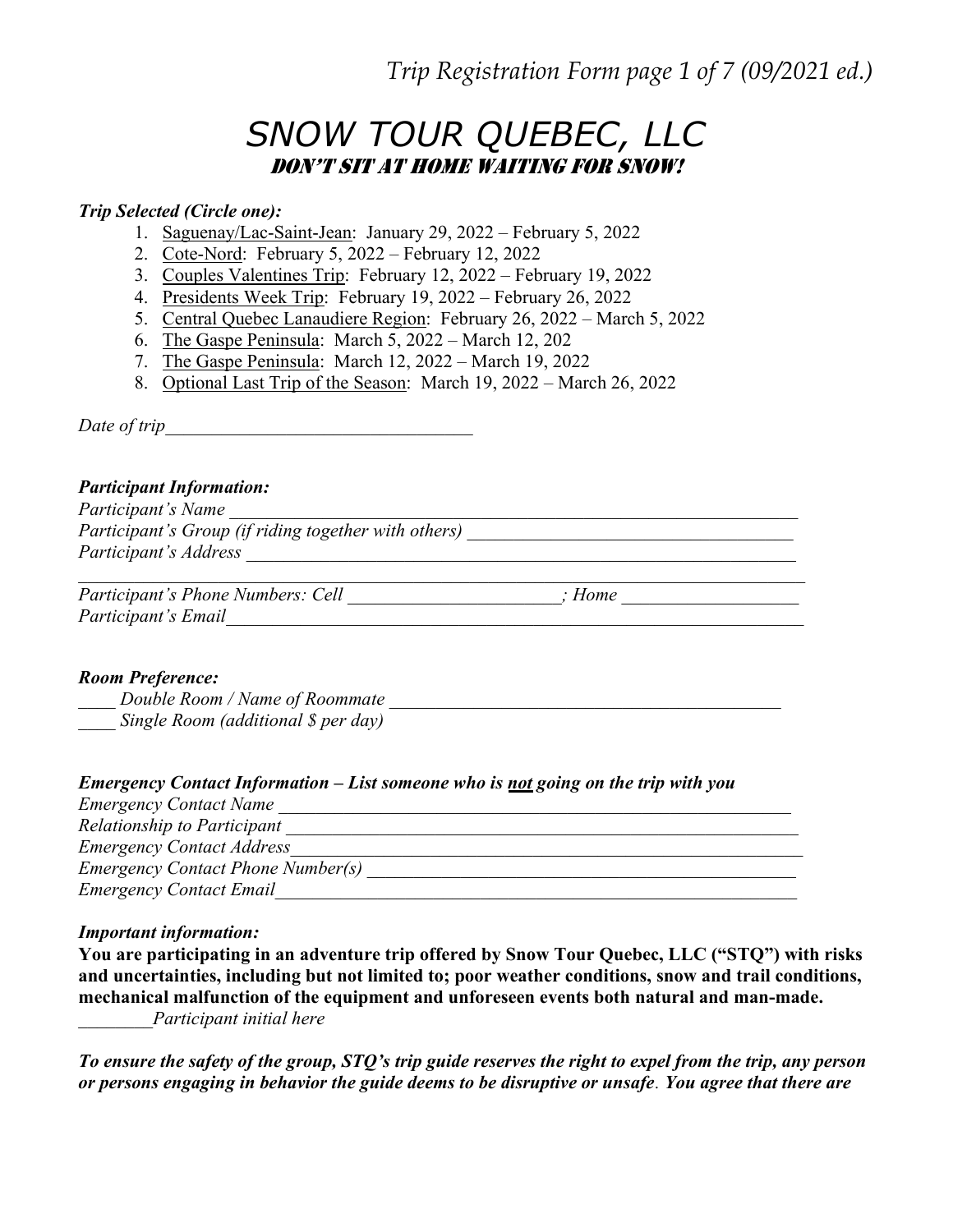no refunds in this event and the expelled party is responsible for the costs of returning to point of origin. Participant initial here

STQ's trip guide has the right to determine, in his or her sole discretion, that a Participant's equipment breakdown, physical illness, physical injury or medical condition renders them unable to continue with the trip. Participant agrees that, in such event, the trip guide will finish the trip with the remaining members of the group and without Participant. Participant also agrees that there are no refunds in this event and that he or she is responsible for the costs of returning to the point of origin. Participant initial here

STQ may cancel a trip due to conditions or events and issue a refund to Participants. STQ may shorten a trip due to conditions or events and issue a partial refund Participants. STQ may extend a trip due to conditions or events, and the Participant agrees to pay STQ the daily rate for additional day/days. Participant initial here

Alcohol and Narcotics – STQ has a zero-tolerance policy for consuming alcohol or narcotics while operating a snowmobile. If you violate our zero-tolerance policy at any time, you will have, without further notice from STQ, automatically removed yourself from the tour. Participant initial here

# Terms and Conditions:

- 1. Please note: Each Participant must be able to gain legal entry into Canada. Participant is not entitled to a refund from STQ if Participant is denied entry into Canada for any reason.<sup>1,2</sup>
- 2. Each Participant must be at least 18 years old. Saddle-bag trips provided by STQ are for experienced snowmobile riders only. Each Participant on STQ's saddle bag trips (Trips 1, 2, 5, 6, 7 and 8) will be expected to ride for at least eight hours a day, every day of the trip. Daily rides average between 150 to 250 miles, depending on terrain and conditions.
- 3. The price you pay to STQ for your snowmobile trip includes the following: a guide for each day of the trip, hotel accommodations (single or double occupancy as selected above) that have been arranged by STQ for each day of the trip, and breakfast and dinner as provided by each hotel as part of the accommodation package. The Participant is separately responsible for paying for the following during the snowmobile trip: gasoline for your snowmobile; lunches; and the cost for any

<sup>&</sup>lt;sup>1</sup> For instance, a criminal conviction including DUI within last 10 years may result in denied entry into Canada.

<sup>&</sup>lt;sup>2</sup> Due to COVID-19, effective August 2021, Canada has imposed additional requirements to gain legal entry into Canada. These requirements currently include proof of being fully vaccinated with an accepted COVID-19 vaccine (such as Pfizer, Moderna or Johnson & Johnson COVID-19 vaccines) and proof of a negative COVID-19 PCR test taken within 72 hours of entry into Canada. Detailed explanations of Canada's COVID-19 requirements to enter and stay in Canada can be found at https://www.canada.ca/en/publichealth/services/diseases/coronavirus-disease-covid-19/splash-arrivecan.html.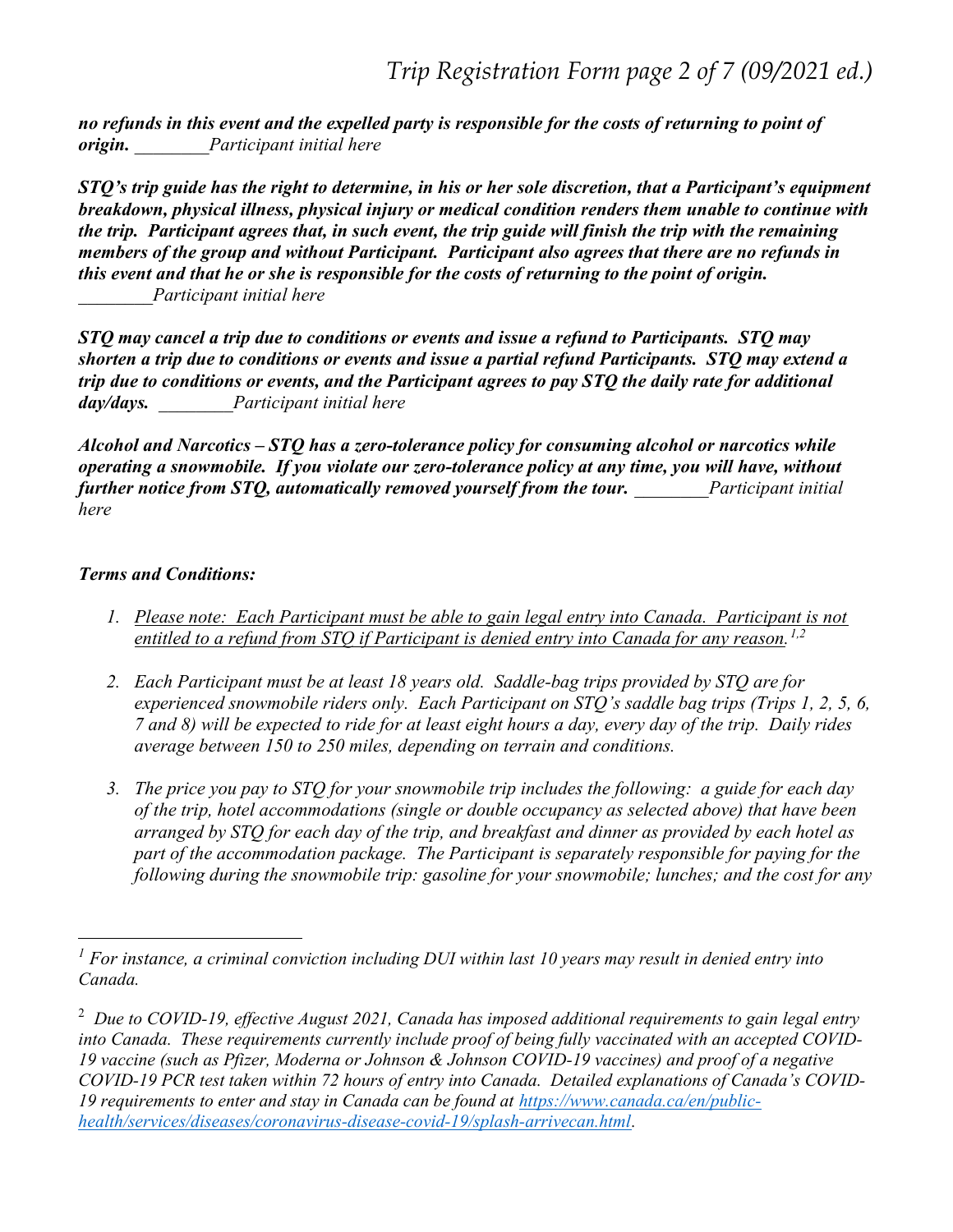incidentals or beverages (including alcoholic beverages) purchased. Tips for your guide at the end of the trip are greatly appreciated, but are not required.

- 4. Participant is responsible for providing his or her own snowmobile or obtaining the rental of a snowmobile, at Participant's expense, for Participant's use during the trip. Additionally, each Participant is separately responsible for arranging and paying for his or her own transportation to the Quebec point-of-origin designated for the trip, as well as obtaining the mandatory Quebec Trail Permit covering the days of Participant's trip.
- 5. Each Participant must comply with STQ's policies concerning snowmobile requirements, trip planning, and daily riding schedules, which are explained on STQ's website and incorporated herein by reference.
- 6. Price and Cancellation Unless otherwise arranged, each trip will be limited to between six and eight Participants. Based on current estimates, the average projected final price each Participant will pay to STO for the trip is between \$1,500 and \$2,000 U.S. Dollars ("USD") (exclusive of the costs and expenses for which the Participant is personally responsible). However, the exchange rate of the U.S. - Canadian dollar, and the available hotel accommodation packages (including whether the participants elect single or double occupancy in hotel rooms) are factors in determining the final cost of the trip. As such, the final cost of each trip is subject to adjustment, and Participant agrees to pay such final cost as provided for in this contract. A non-refundable deposit of \$300.00 USD per Participant is required to reserve each place on a trip. The nonrefundable deposit and Participant's fully completed and signed Trip Registration Form should be sent to STQ at the address listed below. The full payment is due 30 days prior to departure. Participant agrees that his or her failure to pay the full payment to STQ when due will result in Participant's loss of the non-refundable deposit and the loss of Participant's reserved place on the trip.

| <b>Cancellation Policy -</b> |                                             |
|------------------------------|---------------------------------------------|
| Days prior to departure      | <b>Cancellation fee</b>                     |
| Any                          | \$300.00 (i.e., the non-refundable deposit) |
| $29 - 15$ days               | Entire cost of trip (credit offered*)       |
| $14 - 0$ days                | Entire cost of trip (no credit)             |

\* A Credit of 80% of the price paid to STQ, less the non-refundable deposit, may be applied to a future trip if taken by Participant within one year of the date of cancellation.

Cancellations must be sent by email to www.snowtourquebec@gmail.com

Send payments and Trip Registration Form to: Snow Tour Quebec, LLC, 6581 Elmwood Avenue Mayville, NY 14757, USA

Extension Policy - In the event that a trip is extended due to conditions or events, the Participant agrees to pay STQ daily for each additional day.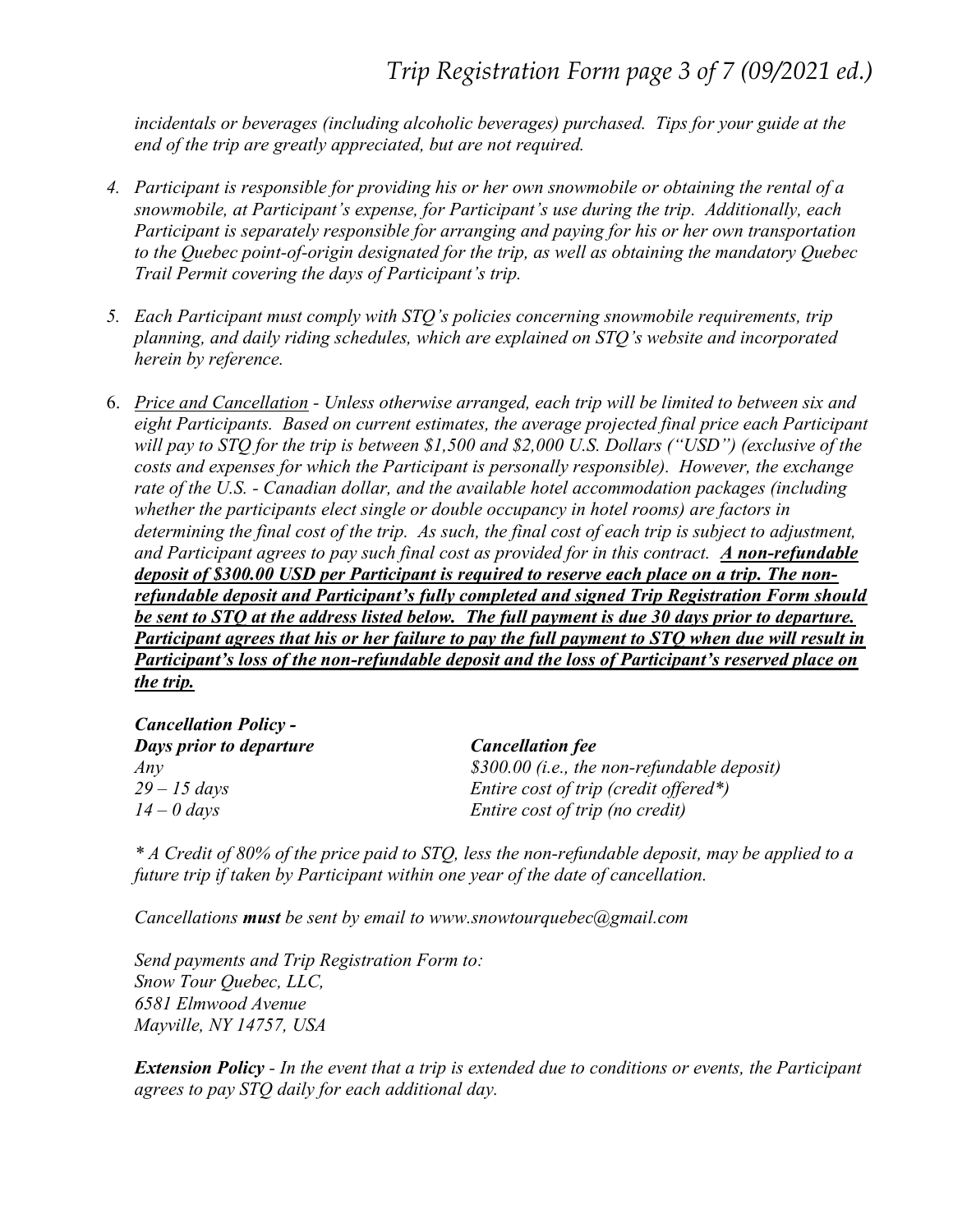- 7. Participant must initial, sign and return to STQ, at the address listed above, the attached Participation Agreement, Release and Assumption of Risk Form, as well as the attached Waiver of Liability Relating to Coronavirus/COVID-19 form, no later than the date that Participant's full payment is due. If Participant does not return such documents to STQ by the due date for Participant's full payment for the trip, STQ may deem such failure to be a cancellation of the trip by the Participant and subject to the cancellation policy specified above.
- 8. The terms and conditions of this written agreement between Participant and STQ represent the entire agreement between the parties and cannot be orally modified. No purported modification this contract is binding on STQ unless it is set forth in a written document signed by the Participant and STQ.

## I HAVE HAD SUFFICIENT OPPORTUNITY TO READ THIS ENTIRE DOCUMENT. I HAVE READ AND UNDERSTOOD IT, AND I AGREE TO BE BOUND BY ITS TERMS.

| Signature  |  |
|------------|--|
| Print name |  |
| Date       |  |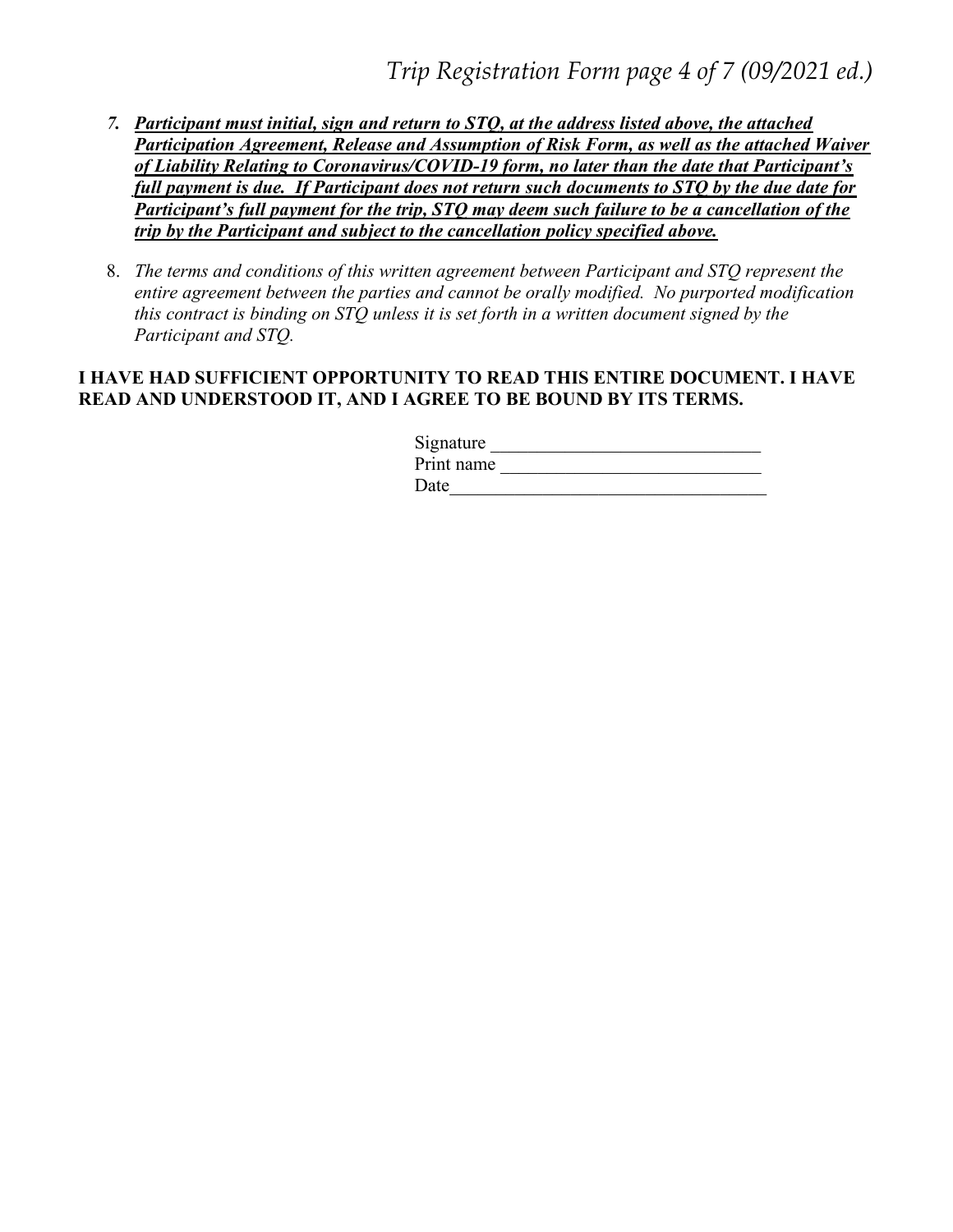# PARTICIPANT AGREEMENT, RELEASE AND ASSUMPTION OF RISK

In consideration of the services of Snow Tour Quebec, LLC, a Pennsylvania Limited Liability Company, its agents, owners, officers, volunteers, participants, employees, and all other persons or entities acting in any capacity on its behalf (hereinafter collectively referred to as "STQ"), I hereby agree to release, discharge, indemnify and hold harmless STQ, on behalf of myself, my spouse, my children, my parents, my heirs, assigns, personal representative and estate as follows:

1. I acknowledge that snowmobiling entails known risks, as well as unanticipated or unknown risks, that could result in physical or emotional injury, paralysis, death, or damage to me, to property, or to third parties. I understand that such risks simply cannot be eliminated without jeopardizing the essential qualities of the activity. Participant initial here

These risks include, among other things: riding on uneven snow covered terrain, changing snow conditions and variations in elevations; loss of control of the snowmobile, falls from the snowmobile, collision with other snowmobiles, participants, trees, rocks, and other manmade or natural obstacles; exposure to the elements, extreme temperatures, inclement weather and encounters with animals and wildlife; burns; and mechanical and/or equipment problems; and unavailability of immediate medical attention in case of injury.

\_\_\_\_\_\_\_\_\_ Participant initial here

Furthermore, the persons acting for or on behalf of STQ have difficult jobs to perform. They seek safety, but they are not infallible. They might be unaware of or misjudge a participant's fitness or abilities. They might misjudge the weather or other environmental conditions. They may give incomplete warnings or instructions, and the equipment being used might malfunction. Participant initial here

2. I certify that I am over 18 years of age and that I expressly agree and promise to accept and assume all of the risks existing in this activity. My participation in this snowmobile trip is purely voluntary, and I elect to participate in spite of the risks. \_\_\_\_\_\_\_\_\_\_ Participant initial here

3. I certify I have adequate insurance to cover any illness, injury or damage I may cause or suffer, or else I agree to bear the costs of such illness, injury or damage myself. I further agree that I will assume the risk of any medical or physical illness or condition I may have, as well as any medical or physical illness or condition I may develop during the trip or as a result of my participation in this activity. This certification and assumption of risk specifically includes, but is not limited to, being exposed to, contracting and/or transmitting COVID-19 or any other contagious disease. *Participant* initial here

4. I hereby voluntarily waive, release, forever discharge, and agree to indemnify and hold harmless STQ from any and all claims, demands, or causes of action, which are based upon, arise out of, or are in any way connected with this activity, my participation in the snowmobile trip, and/or my use of STQ's services, equipment or facilities, including any such claims which allege negligent acts or omissions of STQ. Participant initial here

5. Should STQ, or anyone acting on its behalf, be required to incur attorney's fees and costs to enforce this agreement, I agree to indemnify and hold them harmless for all such fees and costs. \_\_\_\_\_\_\_\_\_ Participant initial here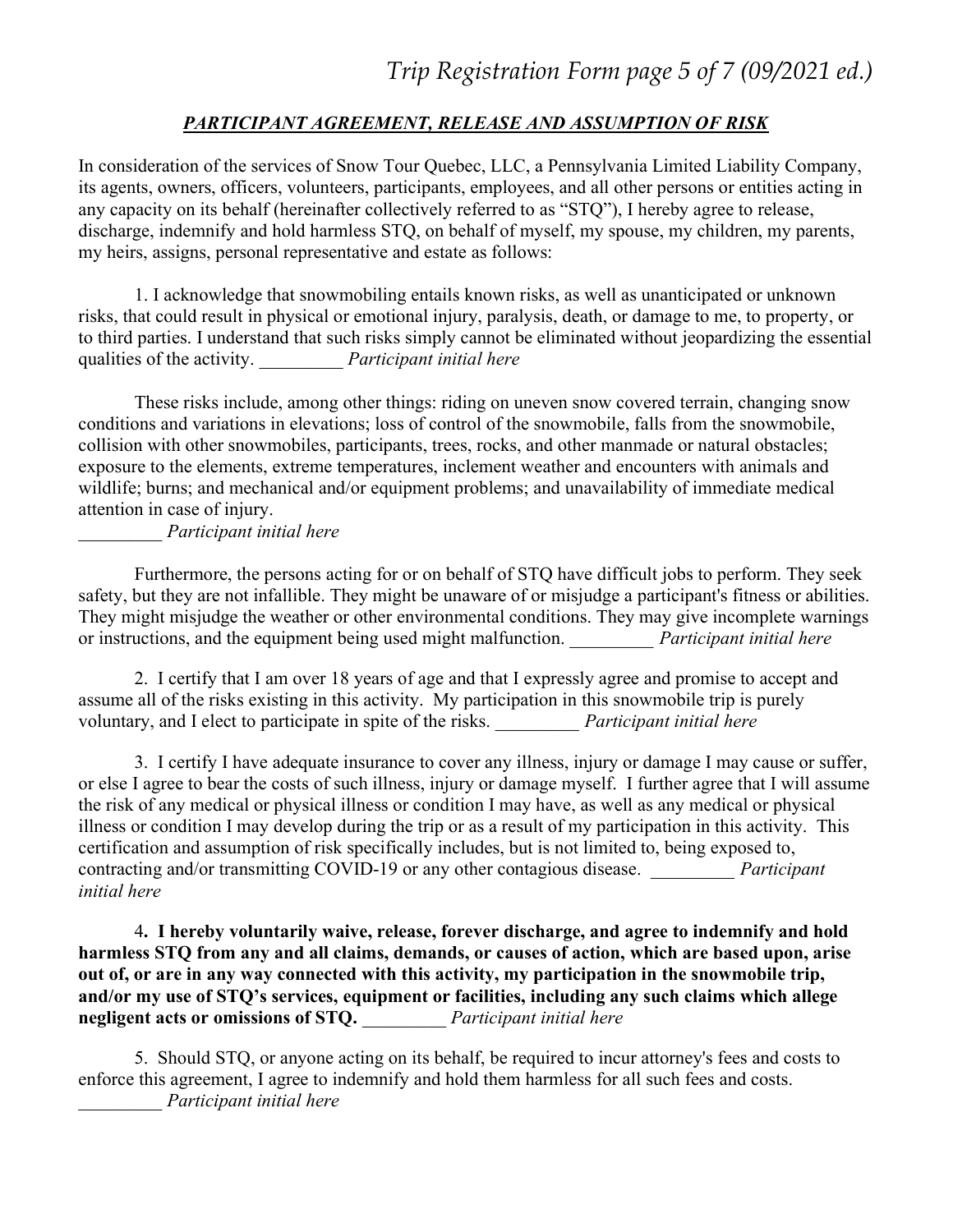Trip Registration Form page 6 of 7 (09/2021 ed.)

6. If I file a lawsuit against STQ, or anyone acting on its behalf, I agree to do so solely in the Lawrence County, Pennsylvania, and I further agree that the substantive law of Pennsylvania shall apply in that action without regard to the conflict of law rules of that state. I agree that if any portion of this agreement is found to be void or unenforceable, the remaining document shall remain in full force and effect. Participant initial here

By signing this document, I acknowledge that if anyone is hurt or property is damaged during my participation in this activity, I may be found by a court of law to have waived my right to maintain a lawsuit against STQ on the basis of any claim from which I have released them herein. \_\_\_\_\_\_\_\_\_ Participant initial here

## I HAVE HAD SUFFICIENT OPPORTUNITY TO READ THIS ENTIRE DOCUMENT. I HAVE READ AND UNDERSTOOD IT, AND I AGREE TO BE BOUND BY ITS TERMS.

Signature of participant:

| Signature  |  |  |
|------------|--|--|
| Print name |  |  |
| Address    |  |  |

Date and the set of  $\overline{a}$  and  $\overline{b}$  and  $\overline{c}$  and  $\overline{c}$  and  $\overline{c}$  and  $\overline{c}$  and  $\overline{c}$  and  $\overline{c}$  and  $\overline{c}$  and  $\overline{c}$  and  $\overline{c}$  and  $\overline{c}$  and  $\overline{c}$  and  $\overline{c}$  and  $\overline{c}$  and  $\overline{c}$